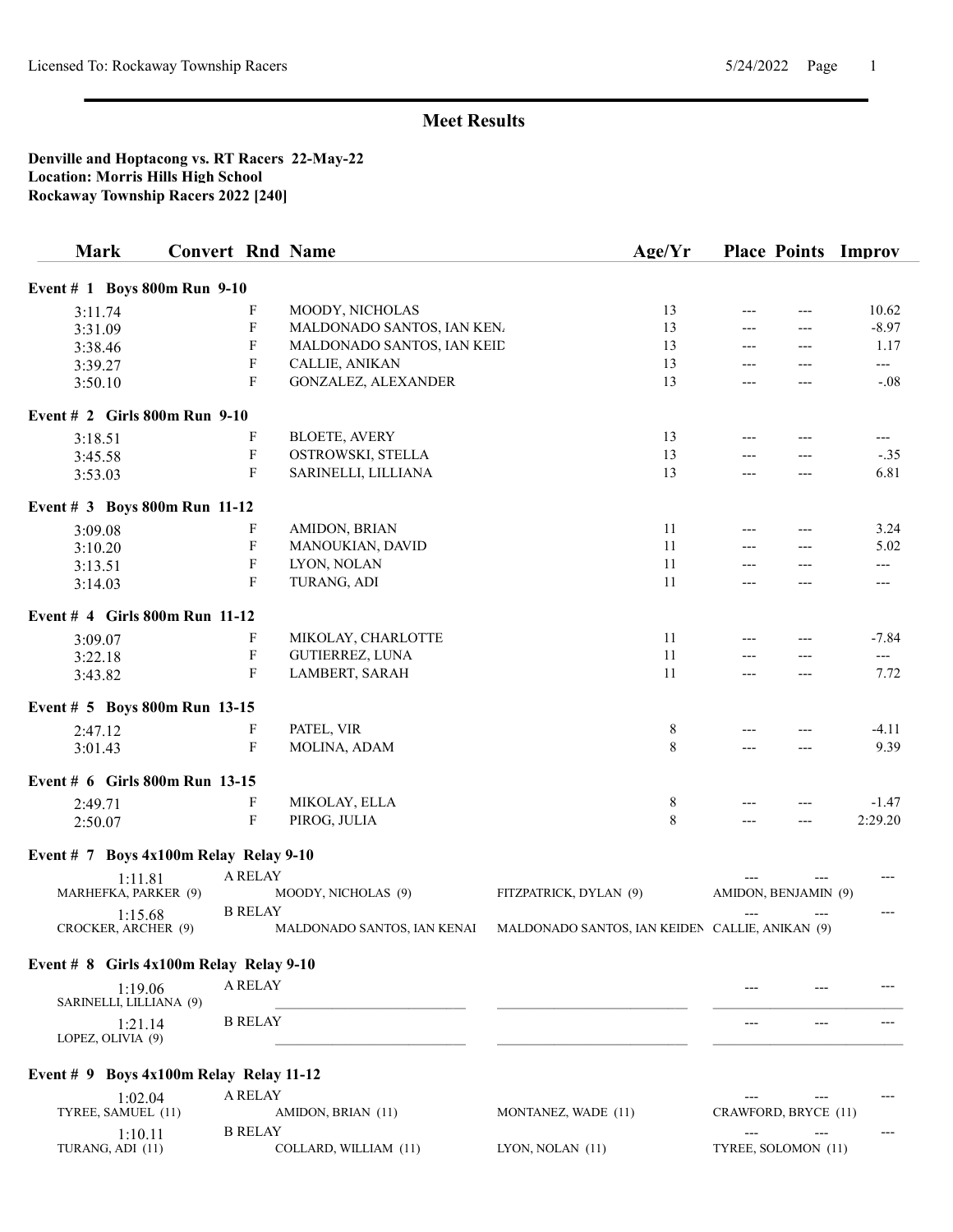| Event $# 10$ Girls $4x100m$ Relay Relay 11-12<br><b>A RELAY</b><br>1:07.08<br>MIKOLAY, CHARLOTTE (11)<br>GUTIERREZ, LUNA (11)<br>KUZEVSKI, MILENA (11)<br>LAMBERT, SARAH (11)<br><b>B RELAY</b><br>1:13.68<br>---<br>FARRELL, EMMA (11)<br>DEMIR, HALIDE (11)<br>PRATOLA, GABRIELLE (11)<br>Event #11 Boys 4x100m Relay Relay 13-15<br>A RELAY<br>50.46<br>GIALANELLA, LUKE (14)<br>MINERVINI, MAX (14)<br>JAMES, COOPER (14)<br>MONTANEZ, LEX (14)<br><b>B RELAY</b><br>55.24<br>$---$<br>$---$<br>---<br>MOLINA, ADAM (14)<br>MERZ, RICKY (13)<br>LARDIERE, NOLAN (14)<br>STONE, TYLER (14)<br>Event $# 12$ Girls $4x100m$ Relay Relay 13-15<br>A RELAY<br>58.24<br>MIKOLAY, ELLA (14)<br>JACOBS, SAVANNAH (14)<br>CARMELI, AMELIA (13)<br>MISTRY, VEDA (14)<br><b>B RELAY</b><br>1:00.90<br>$---$<br>TUCKER, WALIYYA (14)<br>Event #13 Boys 100m Dash 9-10<br>16.20 NWI<br>F<br>MARHEFKA, PARKER<br>13<br>.05<br>---<br>---<br>F<br>MALDONADO SANTOS, IAN KEN.<br>13<br>$-1.93$<br>18.13 NWI<br>$---$<br>---<br>F<br>AMIDON, BENJAMIN<br>13<br>.51<br>18.16 NWI<br>$---$<br>$---$<br>$\mathbf F$<br>13<br>$-1.42$<br>GONZALEZ, ALEXANDER<br>19.52 NWI<br>---<br>$\boldsymbol{\mathrm{F}}$<br>13<br>.76<br>NGUYEN, JACOB<br>19.94 NWI<br>$---$<br>---<br>$\mathbf F$<br>13<br>.84<br>MEGHNAGI, ZACHARY<br>20.15 NWI<br>---<br>Event #14 Girls 100m Dash 9-10<br>F<br>13<br>.52<br>WALTER, VERONICA<br>17.72 NWI<br>---<br>F<br>$-.62$<br>13<br>SARINELLI, LILLIANA<br>18.09 NWI<br>$---$<br>---<br>$\boldsymbol{\mathrm{F}}$<br>13<br>.43<br><b>BLOETE, AVERY</b><br>18.69 NWI<br>$---$<br>$---$<br>$\boldsymbol{\mathrm{F}}$<br>13<br>.60<br>PEREIRA, JULIA<br>19.61 NWI<br>---<br>F<br>.87<br>13<br>OSTROWSKI, STELLA<br>20.03 NWI<br>$---$<br>---<br>F<br>13<br>1.48<br>SPEAR, TARA<br>22.26 NWI<br>$---$<br>$---$<br>Event #15 Boys 100m Dash 11-12<br>F<br>11<br>CRAWFORD, BRYCE<br>.26<br>14.33 NWI<br>$---$<br>AMIDON, BRIAN<br>F<br>11<br>.01<br>14.63 NWI<br>---<br>F<br>11<br>TYREE, SOLOMON<br>1.51<br>16.40 NWI<br>---<br>---<br>$\boldsymbol{\mathrm{F}}$<br>11<br>MANOUKIAN, DAVID<br>.47<br>17.76 NWI<br>---<br>---<br>${\bf F}$<br>4.87<br>JOHNSON, BRICE<br>11<br>18.26 NWI<br>---<br>---<br>${\bf F}$<br>11<br>MAYOR, JAYDEN<br>1.41<br>18.41 NWI<br>---<br>---<br>${\bf F}$<br>11<br>SCHERWA, JT<br>$-.43$<br>18.62 NWI<br>---<br>$\boldsymbol{\mathrm{F}}$<br>CASSIDY, TYLER<br>11<br>.28<br>19.00 NWI<br>---<br>---<br>${\bf F}$<br>11<br>$.88\,$<br>MATLAGA, OWEN<br>20.69 NWI<br>---<br>---<br>Event #16 Girls 100m Dash 11-12<br>F<br>DEMIR, HALIDE<br>11<br>.07<br>16.82 NWI<br>F<br>11<br>.41<br>KUZEVSKI, MILENA<br>16.94 NWI<br>F<br>FARRELL, EMMA<br>11<br>.05<br>18.62 NWI<br>---<br>---<br>F<br>PRATOLA, GABRIELLE<br>$.88\,$<br>11<br>19.25 NWI<br>---<br>--- | <b>Mark</b> | <b>Convert Rnd Name</b> | Age/Yr | <b>Place Points Improv</b> |  |
|-------------------------------------------------------------------------------------------------------------------------------------------------------------------------------------------------------------------------------------------------------------------------------------------------------------------------------------------------------------------------------------------------------------------------------------------------------------------------------------------------------------------------------------------------------------------------------------------------------------------------------------------------------------------------------------------------------------------------------------------------------------------------------------------------------------------------------------------------------------------------------------------------------------------------------------------------------------------------------------------------------------------------------------------------------------------------------------------------------------------------------------------------------------------------------------------------------------------------------------------------------------------------------------------------------------------------------------------------------------------------------------------------------------------------------------------------------------------------------------------------------------------------------------------------------------------------------------------------------------------------------------------------------------------------------------------------------------------------------------------------------------------------------------------------------------------------------------------------------------------------------------------------------------------------------------------------------------------------------------------------------------------------------------------------------------------------------------------------------------------------------------------------------------------------------------------------------------------------------------------------------------------------------------------------------------------------------------------------------------------------------------------------------------------------------------------------------------------------------------------------------------------------------------------------------------------------------------------------------------------------------------------------------------------------------------------------------------------------------------------------------------------------------------------------|-------------|-------------------------|--------|----------------------------|--|
|                                                                                                                                                                                                                                                                                                                                                                                                                                                                                                                                                                                                                                                                                                                                                                                                                                                                                                                                                                                                                                                                                                                                                                                                                                                                                                                                                                                                                                                                                                                                                                                                                                                                                                                                                                                                                                                                                                                                                                                                                                                                                                                                                                                                                                                                                                                                                                                                                                                                                                                                                                                                                                                                                                                                                                                                 |             |                         |        |                            |  |
|                                                                                                                                                                                                                                                                                                                                                                                                                                                                                                                                                                                                                                                                                                                                                                                                                                                                                                                                                                                                                                                                                                                                                                                                                                                                                                                                                                                                                                                                                                                                                                                                                                                                                                                                                                                                                                                                                                                                                                                                                                                                                                                                                                                                                                                                                                                                                                                                                                                                                                                                                                                                                                                                                                                                                                                                 |             |                         |        |                            |  |
|                                                                                                                                                                                                                                                                                                                                                                                                                                                                                                                                                                                                                                                                                                                                                                                                                                                                                                                                                                                                                                                                                                                                                                                                                                                                                                                                                                                                                                                                                                                                                                                                                                                                                                                                                                                                                                                                                                                                                                                                                                                                                                                                                                                                                                                                                                                                                                                                                                                                                                                                                                                                                                                                                                                                                                                                 |             |                         |        |                            |  |
|                                                                                                                                                                                                                                                                                                                                                                                                                                                                                                                                                                                                                                                                                                                                                                                                                                                                                                                                                                                                                                                                                                                                                                                                                                                                                                                                                                                                                                                                                                                                                                                                                                                                                                                                                                                                                                                                                                                                                                                                                                                                                                                                                                                                                                                                                                                                                                                                                                                                                                                                                                                                                                                                                                                                                                                                 |             |                         |        |                            |  |
|                                                                                                                                                                                                                                                                                                                                                                                                                                                                                                                                                                                                                                                                                                                                                                                                                                                                                                                                                                                                                                                                                                                                                                                                                                                                                                                                                                                                                                                                                                                                                                                                                                                                                                                                                                                                                                                                                                                                                                                                                                                                                                                                                                                                                                                                                                                                                                                                                                                                                                                                                                                                                                                                                                                                                                                                 |             |                         |        |                            |  |
|                                                                                                                                                                                                                                                                                                                                                                                                                                                                                                                                                                                                                                                                                                                                                                                                                                                                                                                                                                                                                                                                                                                                                                                                                                                                                                                                                                                                                                                                                                                                                                                                                                                                                                                                                                                                                                                                                                                                                                                                                                                                                                                                                                                                                                                                                                                                                                                                                                                                                                                                                                                                                                                                                                                                                                                                 |             |                         |        |                            |  |
|                                                                                                                                                                                                                                                                                                                                                                                                                                                                                                                                                                                                                                                                                                                                                                                                                                                                                                                                                                                                                                                                                                                                                                                                                                                                                                                                                                                                                                                                                                                                                                                                                                                                                                                                                                                                                                                                                                                                                                                                                                                                                                                                                                                                                                                                                                                                                                                                                                                                                                                                                                                                                                                                                                                                                                                                 |             |                         |        |                            |  |
|                                                                                                                                                                                                                                                                                                                                                                                                                                                                                                                                                                                                                                                                                                                                                                                                                                                                                                                                                                                                                                                                                                                                                                                                                                                                                                                                                                                                                                                                                                                                                                                                                                                                                                                                                                                                                                                                                                                                                                                                                                                                                                                                                                                                                                                                                                                                                                                                                                                                                                                                                                                                                                                                                                                                                                                                 |             |                         |        |                            |  |
|                                                                                                                                                                                                                                                                                                                                                                                                                                                                                                                                                                                                                                                                                                                                                                                                                                                                                                                                                                                                                                                                                                                                                                                                                                                                                                                                                                                                                                                                                                                                                                                                                                                                                                                                                                                                                                                                                                                                                                                                                                                                                                                                                                                                                                                                                                                                                                                                                                                                                                                                                                                                                                                                                                                                                                                                 |             |                         |        |                            |  |
|                                                                                                                                                                                                                                                                                                                                                                                                                                                                                                                                                                                                                                                                                                                                                                                                                                                                                                                                                                                                                                                                                                                                                                                                                                                                                                                                                                                                                                                                                                                                                                                                                                                                                                                                                                                                                                                                                                                                                                                                                                                                                                                                                                                                                                                                                                                                                                                                                                                                                                                                                                                                                                                                                                                                                                                                 |             |                         |        |                            |  |
|                                                                                                                                                                                                                                                                                                                                                                                                                                                                                                                                                                                                                                                                                                                                                                                                                                                                                                                                                                                                                                                                                                                                                                                                                                                                                                                                                                                                                                                                                                                                                                                                                                                                                                                                                                                                                                                                                                                                                                                                                                                                                                                                                                                                                                                                                                                                                                                                                                                                                                                                                                                                                                                                                                                                                                                                 |             |                         |        |                            |  |
|                                                                                                                                                                                                                                                                                                                                                                                                                                                                                                                                                                                                                                                                                                                                                                                                                                                                                                                                                                                                                                                                                                                                                                                                                                                                                                                                                                                                                                                                                                                                                                                                                                                                                                                                                                                                                                                                                                                                                                                                                                                                                                                                                                                                                                                                                                                                                                                                                                                                                                                                                                                                                                                                                                                                                                                                 |             |                         |        |                            |  |
|                                                                                                                                                                                                                                                                                                                                                                                                                                                                                                                                                                                                                                                                                                                                                                                                                                                                                                                                                                                                                                                                                                                                                                                                                                                                                                                                                                                                                                                                                                                                                                                                                                                                                                                                                                                                                                                                                                                                                                                                                                                                                                                                                                                                                                                                                                                                                                                                                                                                                                                                                                                                                                                                                                                                                                                                 |             |                         |        |                            |  |
|                                                                                                                                                                                                                                                                                                                                                                                                                                                                                                                                                                                                                                                                                                                                                                                                                                                                                                                                                                                                                                                                                                                                                                                                                                                                                                                                                                                                                                                                                                                                                                                                                                                                                                                                                                                                                                                                                                                                                                                                                                                                                                                                                                                                                                                                                                                                                                                                                                                                                                                                                                                                                                                                                                                                                                                                 |             |                         |        |                            |  |
|                                                                                                                                                                                                                                                                                                                                                                                                                                                                                                                                                                                                                                                                                                                                                                                                                                                                                                                                                                                                                                                                                                                                                                                                                                                                                                                                                                                                                                                                                                                                                                                                                                                                                                                                                                                                                                                                                                                                                                                                                                                                                                                                                                                                                                                                                                                                                                                                                                                                                                                                                                                                                                                                                                                                                                                                 |             |                         |        |                            |  |
|                                                                                                                                                                                                                                                                                                                                                                                                                                                                                                                                                                                                                                                                                                                                                                                                                                                                                                                                                                                                                                                                                                                                                                                                                                                                                                                                                                                                                                                                                                                                                                                                                                                                                                                                                                                                                                                                                                                                                                                                                                                                                                                                                                                                                                                                                                                                                                                                                                                                                                                                                                                                                                                                                                                                                                                                 |             |                         |        |                            |  |
|                                                                                                                                                                                                                                                                                                                                                                                                                                                                                                                                                                                                                                                                                                                                                                                                                                                                                                                                                                                                                                                                                                                                                                                                                                                                                                                                                                                                                                                                                                                                                                                                                                                                                                                                                                                                                                                                                                                                                                                                                                                                                                                                                                                                                                                                                                                                                                                                                                                                                                                                                                                                                                                                                                                                                                                                 |             |                         |        |                            |  |
|                                                                                                                                                                                                                                                                                                                                                                                                                                                                                                                                                                                                                                                                                                                                                                                                                                                                                                                                                                                                                                                                                                                                                                                                                                                                                                                                                                                                                                                                                                                                                                                                                                                                                                                                                                                                                                                                                                                                                                                                                                                                                                                                                                                                                                                                                                                                                                                                                                                                                                                                                                                                                                                                                                                                                                                                 |             |                         |        |                            |  |
|                                                                                                                                                                                                                                                                                                                                                                                                                                                                                                                                                                                                                                                                                                                                                                                                                                                                                                                                                                                                                                                                                                                                                                                                                                                                                                                                                                                                                                                                                                                                                                                                                                                                                                                                                                                                                                                                                                                                                                                                                                                                                                                                                                                                                                                                                                                                                                                                                                                                                                                                                                                                                                                                                                                                                                                                 |             |                         |        |                            |  |
|                                                                                                                                                                                                                                                                                                                                                                                                                                                                                                                                                                                                                                                                                                                                                                                                                                                                                                                                                                                                                                                                                                                                                                                                                                                                                                                                                                                                                                                                                                                                                                                                                                                                                                                                                                                                                                                                                                                                                                                                                                                                                                                                                                                                                                                                                                                                                                                                                                                                                                                                                                                                                                                                                                                                                                                                 |             |                         |        |                            |  |
|                                                                                                                                                                                                                                                                                                                                                                                                                                                                                                                                                                                                                                                                                                                                                                                                                                                                                                                                                                                                                                                                                                                                                                                                                                                                                                                                                                                                                                                                                                                                                                                                                                                                                                                                                                                                                                                                                                                                                                                                                                                                                                                                                                                                                                                                                                                                                                                                                                                                                                                                                                                                                                                                                                                                                                                                 |             |                         |        |                            |  |
|                                                                                                                                                                                                                                                                                                                                                                                                                                                                                                                                                                                                                                                                                                                                                                                                                                                                                                                                                                                                                                                                                                                                                                                                                                                                                                                                                                                                                                                                                                                                                                                                                                                                                                                                                                                                                                                                                                                                                                                                                                                                                                                                                                                                                                                                                                                                                                                                                                                                                                                                                                                                                                                                                                                                                                                                 |             |                         |        |                            |  |
|                                                                                                                                                                                                                                                                                                                                                                                                                                                                                                                                                                                                                                                                                                                                                                                                                                                                                                                                                                                                                                                                                                                                                                                                                                                                                                                                                                                                                                                                                                                                                                                                                                                                                                                                                                                                                                                                                                                                                                                                                                                                                                                                                                                                                                                                                                                                                                                                                                                                                                                                                                                                                                                                                                                                                                                                 |             |                         |        |                            |  |
|                                                                                                                                                                                                                                                                                                                                                                                                                                                                                                                                                                                                                                                                                                                                                                                                                                                                                                                                                                                                                                                                                                                                                                                                                                                                                                                                                                                                                                                                                                                                                                                                                                                                                                                                                                                                                                                                                                                                                                                                                                                                                                                                                                                                                                                                                                                                                                                                                                                                                                                                                                                                                                                                                                                                                                                                 |             |                         |        |                            |  |
|                                                                                                                                                                                                                                                                                                                                                                                                                                                                                                                                                                                                                                                                                                                                                                                                                                                                                                                                                                                                                                                                                                                                                                                                                                                                                                                                                                                                                                                                                                                                                                                                                                                                                                                                                                                                                                                                                                                                                                                                                                                                                                                                                                                                                                                                                                                                                                                                                                                                                                                                                                                                                                                                                                                                                                                                 |             |                         |        |                            |  |
|                                                                                                                                                                                                                                                                                                                                                                                                                                                                                                                                                                                                                                                                                                                                                                                                                                                                                                                                                                                                                                                                                                                                                                                                                                                                                                                                                                                                                                                                                                                                                                                                                                                                                                                                                                                                                                                                                                                                                                                                                                                                                                                                                                                                                                                                                                                                                                                                                                                                                                                                                                                                                                                                                                                                                                                                 |             |                         |        |                            |  |
|                                                                                                                                                                                                                                                                                                                                                                                                                                                                                                                                                                                                                                                                                                                                                                                                                                                                                                                                                                                                                                                                                                                                                                                                                                                                                                                                                                                                                                                                                                                                                                                                                                                                                                                                                                                                                                                                                                                                                                                                                                                                                                                                                                                                                                                                                                                                                                                                                                                                                                                                                                                                                                                                                                                                                                                                 |             |                         |        |                            |  |
|                                                                                                                                                                                                                                                                                                                                                                                                                                                                                                                                                                                                                                                                                                                                                                                                                                                                                                                                                                                                                                                                                                                                                                                                                                                                                                                                                                                                                                                                                                                                                                                                                                                                                                                                                                                                                                                                                                                                                                                                                                                                                                                                                                                                                                                                                                                                                                                                                                                                                                                                                                                                                                                                                                                                                                                                 |             |                         |        |                            |  |
|                                                                                                                                                                                                                                                                                                                                                                                                                                                                                                                                                                                                                                                                                                                                                                                                                                                                                                                                                                                                                                                                                                                                                                                                                                                                                                                                                                                                                                                                                                                                                                                                                                                                                                                                                                                                                                                                                                                                                                                                                                                                                                                                                                                                                                                                                                                                                                                                                                                                                                                                                                                                                                                                                                                                                                                                 |             |                         |        |                            |  |
|                                                                                                                                                                                                                                                                                                                                                                                                                                                                                                                                                                                                                                                                                                                                                                                                                                                                                                                                                                                                                                                                                                                                                                                                                                                                                                                                                                                                                                                                                                                                                                                                                                                                                                                                                                                                                                                                                                                                                                                                                                                                                                                                                                                                                                                                                                                                                                                                                                                                                                                                                                                                                                                                                                                                                                                                 |             |                         |        |                            |  |
|                                                                                                                                                                                                                                                                                                                                                                                                                                                                                                                                                                                                                                                                                                                                                                                                                                                                                                                                                                                                                                                                                                                                                                                                                                                                                                                                                                                                                                                                                                                                                                                                                                                                                                                                                                                                                                                                                                                                                                                                                                                                                                                                                                                                                                                                                                                                                                                                                                                                                                                                                                                                                                                                                                                                                                                                 |             |                         |        |                            |  |
|                                                                                                                                                                                                                                                                                                                                                                                                                                                                                                                                                                                                                                                                                                                                                                                                                                                                                                                                                                                                                                                                                                                                                                                                                                                                                                                                                                                                                                                                                                                                                                                                                                                                                                                                                                                                                                                                                                                                                                                                                                                                                                                                                                                                                                                                                                                                                                                                                                                                                                                                                                                                                                                                                                                                                                                                 |             |                         |        |                            |  |
|                                                                                                                                                                                                                                                                                                                                                                                                                                                                                                                                                                                                                                                                                                                                                                                                                                                                                                                                                                                                                                                                                                                                                                                                                                                                                                                                                                                                                                                                                                                                                                                                                                                                                                                                                                                                                                                                                                                                                                                                                                                                                                                                                                                                                                                                                                                                                                                                                                                                                                                                                                                                                                                                                                                                                                                                 |             |                         |        |                            |  |
|                                                                                                                                                                                                                                                                                                                                                                                                                                                                                                                                                                                                                                                                                                                                                                                                                                                                                                                                                                                                                                                                                                                                                                                                                                                                                                                                                                                                                                                                                                                                                                                                                                                                                                                                                                                                                                                                                                                                                                                                                                                                                                                                                                                                                                                                                                                                                                                                                                                                                                                                                                                                                                                                                                                                                                                                 |             |                         |        |                            |  |
|                                                                                                                                                                                                                                                                                                                                                                                                                                                                                                                                                                                                                                                                                                                                                                                                                                                                                                                                                                                                                                                                                                                                                                                                                                                                                                                                                                                                                                                                                                                                                                                                                                                                                                                                                                                                                                                                                                                                                                                                                                                                                                                                                                                                                                                                                                                                                                                                                                                                                                                                                                                                                                                                                                                                                                                                 |             |                         |        |                            |  |
|                                                                                                                                                                                                                                                                                                                                                                                                                                                                                                                                                                                                                                                                                                                                                                                                                                                                                                                                                                                                                                                                                                                                                                                                                                                                                                                                                                                                                                                                                                                                                                                                                                                                                                                                                                                                                                                                                                                                                                                                                                                                                                                                                                                                                                                                                                                                                                                                                                                                                                                                                                                                                                                                                                                                                                                                 |             |                         |        |                            |  |
|                                                                                                                                                                                                                                                                                                                                                                                                                                                                                                                                                                                                                                                                                                                                                                                                                                                                                                                                                                                                                                                                                                                                                                                                                                                                                                                                                                                                                                                                                                                                                                                                                                                                                                                                                                                                                                                                                                                                                                                                                                                                                                                                                                                                                                                                                                                                                                                                                                                                                                                                                                                                                                                                                                                                                                                                 |             |                         |        |                            |  |
|                                                                                                                                                                                                                                                                                                                                                                                                                                                                                                                                                                                                                                                                                                                                                                                                                                                                                                                                                                                                                                                                                                                                                                                                                                                                                                                                                                                                                                                                                                                                                                                                                                                                                                                                                                                                                                                                                                                                                                                                                                                                                                                                                                                                                                                                                                                                                                                                                                                                                                                                                                                                                                                                                                                                                                                                 |             |                         |        |                            |  |
|                                                                                                                                                                                                                                                                                                                                                                                                                                                                                                                                                                                                                                                                                                                                                                                                                                                                                                                                                                                                                                                                                                                                                                                                                                                                                                                                                                                                                                                                                                                                                                                                                                                                                                                                                                                                                                                                                                                                                                                                                                                                                                                                                                                                                                                                                                                                                                                                                                                                                                                                                                                                                                                                                                                                                                                                 |             |                         |        |                            |  |
|                                                                                                                                                                                                                                                                                                                                                                                                                                                                                                                                                                                                                                                                                                                                                                                                                                                                                                                                                                                                                                                                                                                                                                                                                                                                                                                                                                                                                                                                                                                                                                                                                                                                                                                                                                                                                                                                                                                                                                                                                                                                                                                                                                                                                                                                                                                                                                                                                                                                                                                                                                                                                                                                                                                                                                                                 |             |                         |        |                            |  |
|                                                                                                                                                                                                                                                                                                                                                                                                                                                                                                                                                                                                                                                                                                                                                                                                                                                                                                                                                                                                                                                                                                                                                                                                                                                                                                                                                                                                                                                                                                                                                                                                                                                                                                                                                                                                                                                                                                                                                                                                                                                                                                                                                                                                                                                                                                                                                                                                                                                                                                                                                                                                                                                                                                                                                                                                 |             |                         |        |                            |  |
|                                                                                                                                                                                                                                                                                                                                                                                                                                                                                                                                                                                                                                                                                                                                                                                                                                                                                                                                                                                                                                                                                                                                                                                                                                                                                                                                                                                                                                                                                                                                                                                                                                                                                                                                                                                                                                                                                                                                                                                                                                                                                                                                                                                                                                                                                                                                                                                                                                                                                                                                                                                                                                                                                                                                                                                                 |             |                         |        |                            |  |
|                                                                                                                                                                                                                                                                                                                                                                                                                                                                                                                                                                                                                                                                                                                                                                                                                                                                                                                                                                                                                                                                                                                                                                                                                                                                                                                                                                                                                                                                                                                                                                                                                                                                                                                                                                                                                                                                                                                                                                                                                                                                                                                                                                                                                                                                                                                                                                                                                                                                                                                                                                                                                                                                                                                                                                                                 |             |                         |        |                            |  |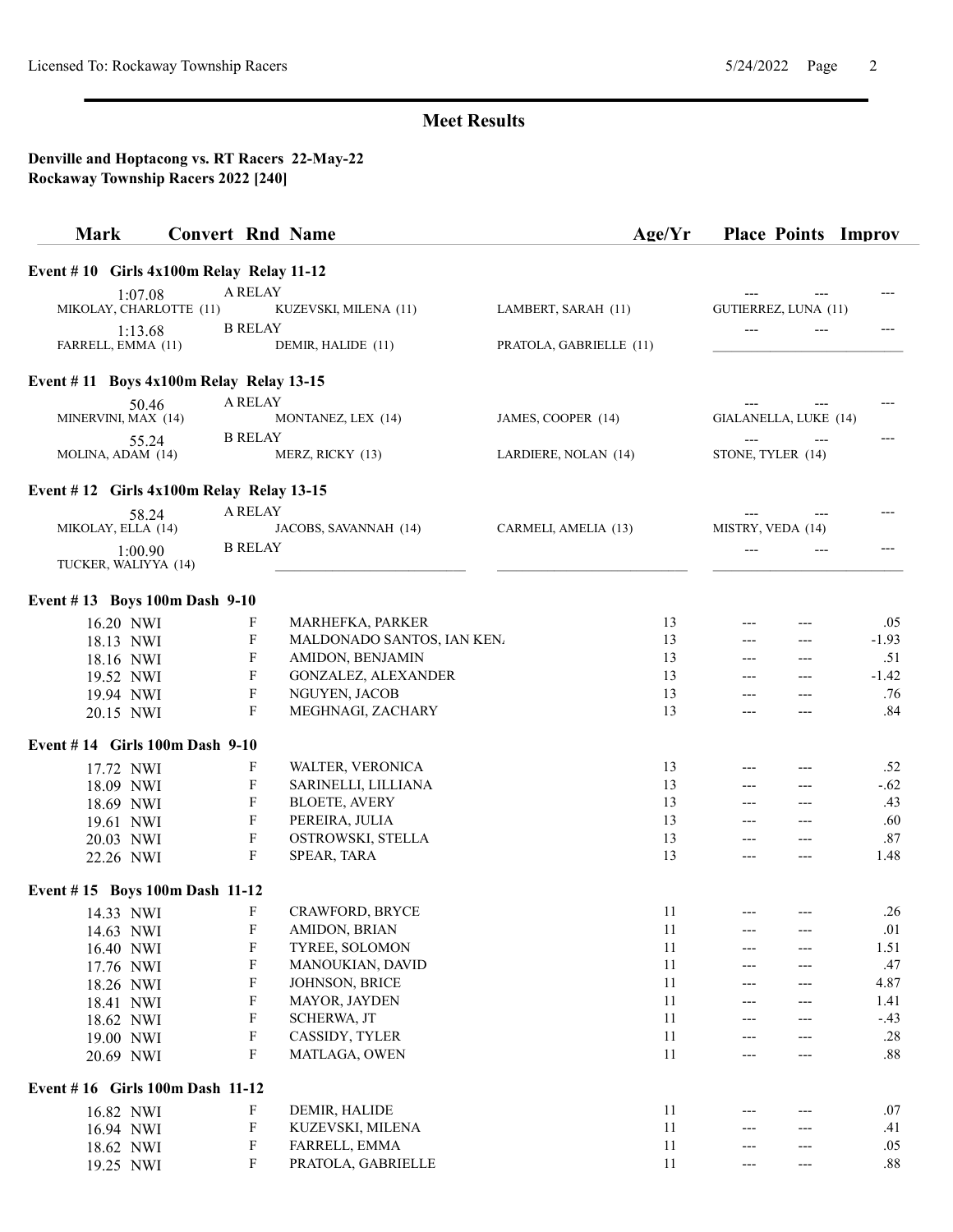| <b>Mark</b>                     | <b>Convert Rnd Name</b>          |                         | Age/Yr      |       |       | <b>Place Points Improv</b> |
|---------------------------------|----------------------------------|-------------------------|-------------|-------|-------|----------------------------|
|                                 |                                  |                         |             |       |       |                            |
|                                 | Event #17 Boys 100m Dash 13-15   |                         |             |       |       |                            |
| 12.50 NWI                       | F                                | <b>GIALANELLA, LUKE</b> | 8           | ---   | ---   | .59                        |
| 12.91 NWI                       | $\boldsymbol{\mathrm{F}}$        | MINERVINI, MAX          | 8           | ---   | ---   | .53                        |
| 13.06 NWI                       | $\boldsymbol{\mathrm{F}}$        | MONTANEZ, LEX           | $\,$ 8 $\,$ | $---$ | $---$ | .27                        |
| 13.20 NWI                       | $\boldsymbol{\mathrm{F}}$        | JAMES, COOPER           | 8           | ---   | ---   | .22                        |
| 13.84 NWI                       | F                                | STONE, TYLER            | 8           | ---   | ---   | .16                        |
| 14.07 NWI                       | F                                | MOODY, DEACON           | 8           | ---   | ---   | .06                        |
| 14.20 NWI                       | F                                | MERZ, RICKY             | 9           | ---   | $---$ | .44                        |
| 14.37 NWI                       | F                                | SZURKO, BRET            | 8           | ---   | $---$ | .66                        |
| 14.51 NWI                       | F                                | LARDIERE, NOLAN         | 8           | ---   | ---   | .57                        |
| 15.34 NWI                       | $\boldsymbol{\mathrm{F}}$        | MOODY, DYLAN            | 8           | ---   | ---   | 1.07                       |
| 17.44 NWI                       | $\boldsymbol{\mathrm{F}}$        | KUZEVSKI, DILLON        | 8           | ---   | ---   | .69                        |
|                                 | Event #18 Girls 100m Dash 13-15  |                         |             |       |       |                            |
| 14.69 NWI                       | F                                | MISTRY, VEDA            | $\,8\,$     | ---   | ---   | 1.01                       |
| 14.96 NWI                       | $\boldsymbol{\mathrm{F}}$        | JACOBS, SAVANNAH        | $\,$ 8 $\,$ | ---   | ---   | .15                        |
| 15.00 NWI                       | F                                | TUCKER, WALIYYA         | $\,$ 8 $\,$ | $---$ | $---$ | .23                        |
| 15.26 NWI                       | $\boldsymbol{\mathrm{F}}$        | FRENCH, MORGAN          | 9           | ---   | $---$ | .32                        |
| 15.27 NWI                       | F                                | PAPASAVAS, HALEY        | 8           | ---   | $---$ | .10                        |
| 15.64 NWI                       | F                                | CARMELI, AMELIA         | 9           | ---   | $---$ | 1.45                       |
| 15.81 NWI                       | F                                | FARAHER, MADISON        | 9           | ---   | ---   | .16                        |
| 15.85 NWI                       | F                                | RICARDO, ARIANNA        | 8           | $---$ | $---$ | .11                        |
| $\ast$<br>15.89 NWI             | F                                | TYREE, HANNAH           | 8           | ---   | $---$ | $-.08$                     |
| $\ast$<br>15.89 NWI             | $\boldsymbol{\mathrm{F}}$        | TYREE, SOPHIA           | 8           | ---   | ---   | .47                        |
| 16.00 NWI                       | $\boldsymbol{\mathrm{F}}$        | MARRIA, DIYA            | $\,8\,$     | ---   | ---   | $-.51$                     |
| 16.76 NWI                       | $\boldsymbol{\mathrm{F}}$        | NAPOLITANO, ALYSSA      | 8           | ---   | ---   | 1.07                       |
| Event #19 Boys 1 Mile Run 9-10  |                                  |                         |             |       |       |                            |
| 7:39.97                         | $\mathbf{F}$                     | BREDY, NATHANIEL        | 13          | ---   |       | $-31.34$                   |
| Event #20 Girls 1 Mile Run 9-10 |                                  |                         |             |       |       |                            |
| 8:12.99                         | F                                | KASPER, AUBREY          | 13          | ---   | ---   | 19.01                      |
| 8:45.57                         | $\boldsymbol{\mathrm{F}}$        | PAIS, CHELSEA           | 13          | ---   | $---$ | 12.23                      |
| 8:50.72                         | F                                | SPEAR, TARA             | 13          | ---   | ---   | 35.92                      |
| 9:20.44                         | F                                | ROMAYO, ALIVIA          | 13          | ---   | $---$ | ---                        |
| Event #21 Boys 1 Mile Run 11-12 |                                  |                         |             |       |       |                            |
| 6:25.71                         | F                                | COLLARD, WILLIAM        | 11          |       |       |                            |
| 6:30.74                         | $\mathbf F$                      | MONTANEZ, WADE          | 11          |       |       | $-4.20$                    |
|                                 | Event #22 Girls 1 Mile Run 11-12 |                         |             |       |       |                            |
| 8:19.96                         | F                                | PIROG, LAURA            | 11          |       |       |                            |
|                                 | Event #23 Boys 1 Mile Run 13-15  |                         |             |       |       |                            |
| 6:18.82                         | F                                | PATEL, VIR              | 8           |       |       | $-.36$                     |
|                                 | Event #24 Girls 1 Mile Run 13-15 |                         |             |       |       |                            |
| 6:19.41                         | F                                | CROMWELL, MADELINE      | 9           |       |       | .35                        |
|                                 |                                  |                         |             |       |       |                            |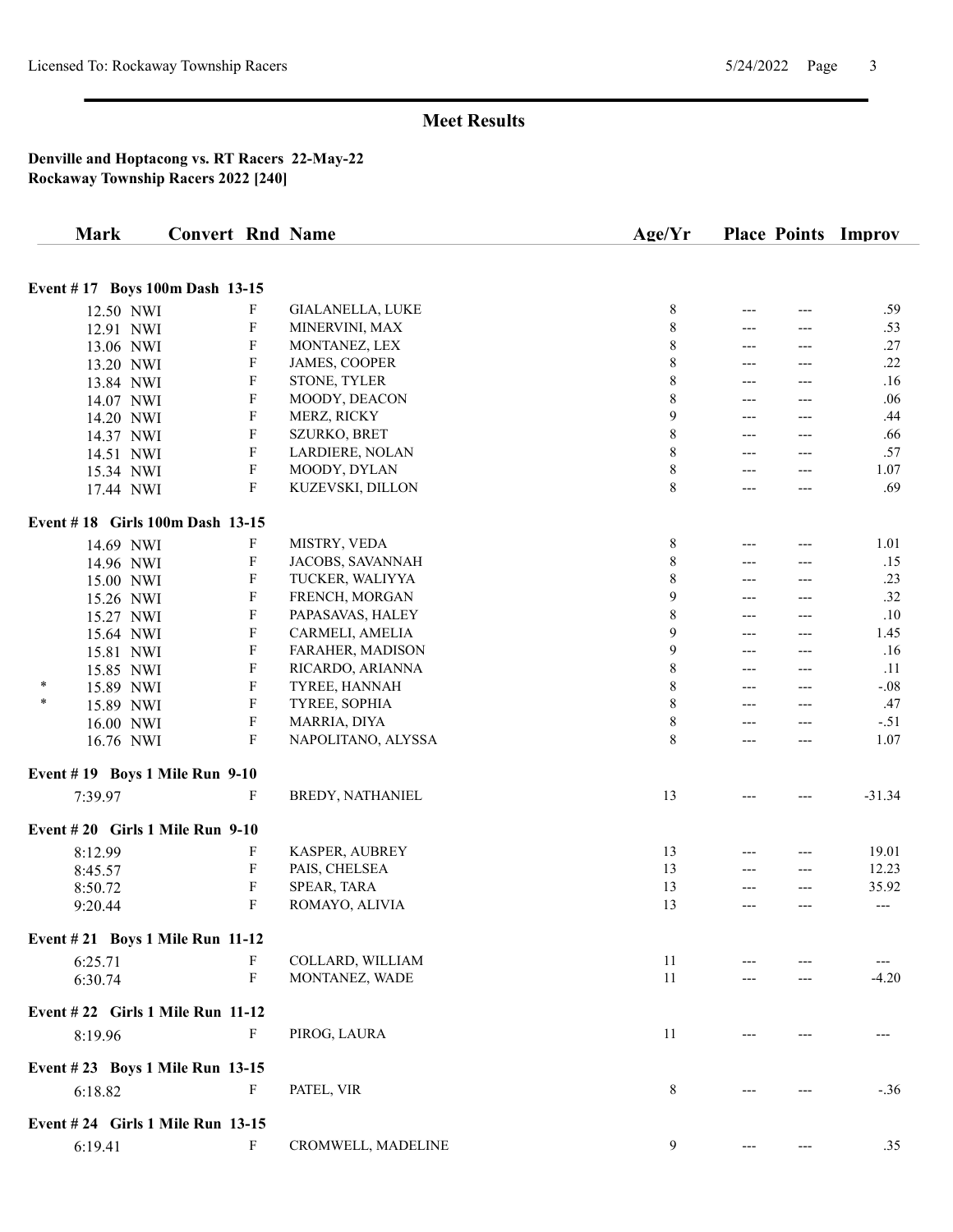| <b>Mark</b>                     | <b>Convert Rnd Name</b> |                                          |                            | Age/Yr      | <b>Place Points</b> |     | Improv            |
|---------------------------------|-------------------------|------------------------------------------|----------------------------|-------------|---------------------|-----|-------------------|
| Event #25 Boys 400m Dash 9-10   |                         |                                          |                            |             |                     |     |                   |
| 1:22.21                         |                         | F                                        | CROCKER, ARCHER            | 13          | $---$               | --- | $-4.53$           |
| 1:30.05                         |                         | $\boldsymbol{\mathrm{F}}$                | FITZPATRICK, DYLAN         | 13          | ---                 | --- | $-2.40$           |
| 1:37.11                         |                         | ${\bf F}$                                | AMIDON, BENJAMIN           | 13          | $---$               |     | 7.30              |
| 1:41.06                         |                         | F                                        | RAICH, GABRIEL             | 13          | $---$               | --- | $-1.43$           |
| 1:41.40                         |                         | $\boldsymbol{\mathrm{F}}$                | MEGHNAGI, ZACHARY          | 13          | $---$               | --- | $-13.59$          |
| 1:46.04                         |                         | $\boldsymbol{\mathrm{F}}$                | BREDY, NATHANIEL           | 13          | $---$               | --- | 8.36              |
| 1:50.71                         |                         | $\boldsymbol{\mathrm{F}}$                | ZULLI, DYLAN               | 13          | ---                 | --- | $-14.29$          |
| Event #26 Girls 400m Dash 9-10  |                         |                                          |                            |             |                     |     |                   |
|                                 |                         |                                          |                            | 13          |                     |     |                   |
| 1:29.08                         |                         | F                                        | WALTER, VERONICA           | 13          | ---                 |     | .56               |
| 1:31.84                         |                         | ${\bf F}$                                | KASPER, AUBREY             |             | $---$               |     | 5.97              |
| 1:35.24                         |                         | $\boldsymbol{\mathrm{F}}$                | TYREE, ALINA               | 13          | $---$               | --- | $-2.54$           |
| 1:39.24                         |                         | F                                        | PIROG, AMELIA              | 13          | ---                 | --- | 15.07             |
| 1:43.08                         |                         | $\boldsymbol{\mathrm{F}}$<br>$\mathbf F$ | PAIS, CHELSEA              | 13<br>13    | ---                 | --- | $-7.92$<br>$-.13$ |
| 1:46.40                         |                         |                                          | LOPEZ, OLIVIA              |             | ---                 | --- |                   |
| Event #27 Boys 400m Dash 11-12  |                         |                                          |                            |             |                     |     |                   |
| 1:19.67                         |                         | F                                        | TYREE, SAMUEL              | 11          | $---$               |     | $-.47$            |
| 1:26.08                         |                         | ${\bf F}$                                | TURANG, ADI                | 11          | ---                 |     | $-5.57$           |
| 1:27.49                         |                         | $\boldsymbol{\mathrm{F}}$                | LYON, NOLAN                | 11          | $---$               | --- | 2.14              |
| 1:37.43                         |                         | $\boldsymbol{\mathrm{F}}$                | MATLAGA, OWEN              | 11          | $---$               | --- | $-2.68$           |
| 1:44.45                         |                         | $\boldsymbol{\mathrm{F}}$                | CASSIDY, TYLER             | 11          | $---$               | --- | 16.02             |
| 1:47.40                         |                         | ${\bf F}$                                | SCHERWA, JT                | 11          | $---$               | --- | $-.31$            |
| Event #28 Girls 400m Dash 11-12 |                         |                                          |                            |             |                     |     |                   |
| 1:30.21                         |                         | F                                        | GUTIERREZ, LUNA            | 11          |                     |     | $---$             |
| 1:34.90                         |                         | $\boldsymbol{\mathrm{F}}$                | PRATOLA, GABRIELLE         | 11          | $---$               | --- | 9.44              |
| 1:50.74                         |                         | F                                        | DEMIR, HALIDE              | 11          | $---$               | --- | 16.93             |
| Event #29 Boys 400m Dash 13-15  |                         |                                          |                            |             |                     |     |                   |
| 1:05.08                         |                         | F                                        | VILLAVICENCIO, BRYANN      | 8           |                     |     | $-.75$            |
| 1:08.55                         |                         | $\boldsymbol{\mathrm{F}}$                | LARDIERE, NOLAN            | $\,$ 8 $\,$ | ---                 | --- | $-2.80$           |
| Event #30 Girls 400m Dash 13-15 |                         |                                          |                            |             |                     |     |                   |
| 1:11.49                         |                         | F                                        | PIROG, JULIA               | 8           | $---$               | --- | 1.79              |
| 1:12.14                         |                         | F                                        | PAPASAVAS, HALEY           | $\,$ 8 $\,$ |                     |     | $-3.64$           |
| 1:13.80                         |                         | F                                        | CROMWELL, MADELINE         | 9           |                     |     | 4.89              |
| 1:20.33                         |                         | F                                        | FARAHER, MADISON           | 9           | ---                 |     | $-.25$            |
| Event #31 Boys 200m Dash 9-10   |                         |                                          |                            |             |                     |     |                   |
| 38.02 NWI                       |                         | F                                        | CROCKER, ARCHER            | 13          |                     |     | $.08\,$           |
| 41.21 NWI                       |                         | ${\bf F}$                                | FITZPATRICK, DYLAN         | 13          | ---                 |     | 2.13              |
| 42.46 NWI                       |                         | F                                        | MALDONADO SANTOS, IAN KEID | 13          | ---                 | --- | 3.88              |
| 43.05 NWI                       |                         | ${\bf F}$                                | CALLIE, ANIKAN             | 13          | ---                 | --- | $-.30$            |
| 44.14 NWI                       |                         | F                                        | RAICH, GABRIEL             | 13          | $---$               | --- | ---               |
| 44.40 NWI                       |                         | $\boldsymbol{\mathrm{F}}$                | NGUYEN, JACOB              | 13          | ---                 | --- | .93               |
| 47.27 NWI                       |                         | F                                        | SCHERWA, DYLAN             | 13          | ---                 | --- | 1.65              |
| 48.62 NWI                       |                         | F                                        | ZULLI, DYLAN               | 13          | ---                 | --- | .41               |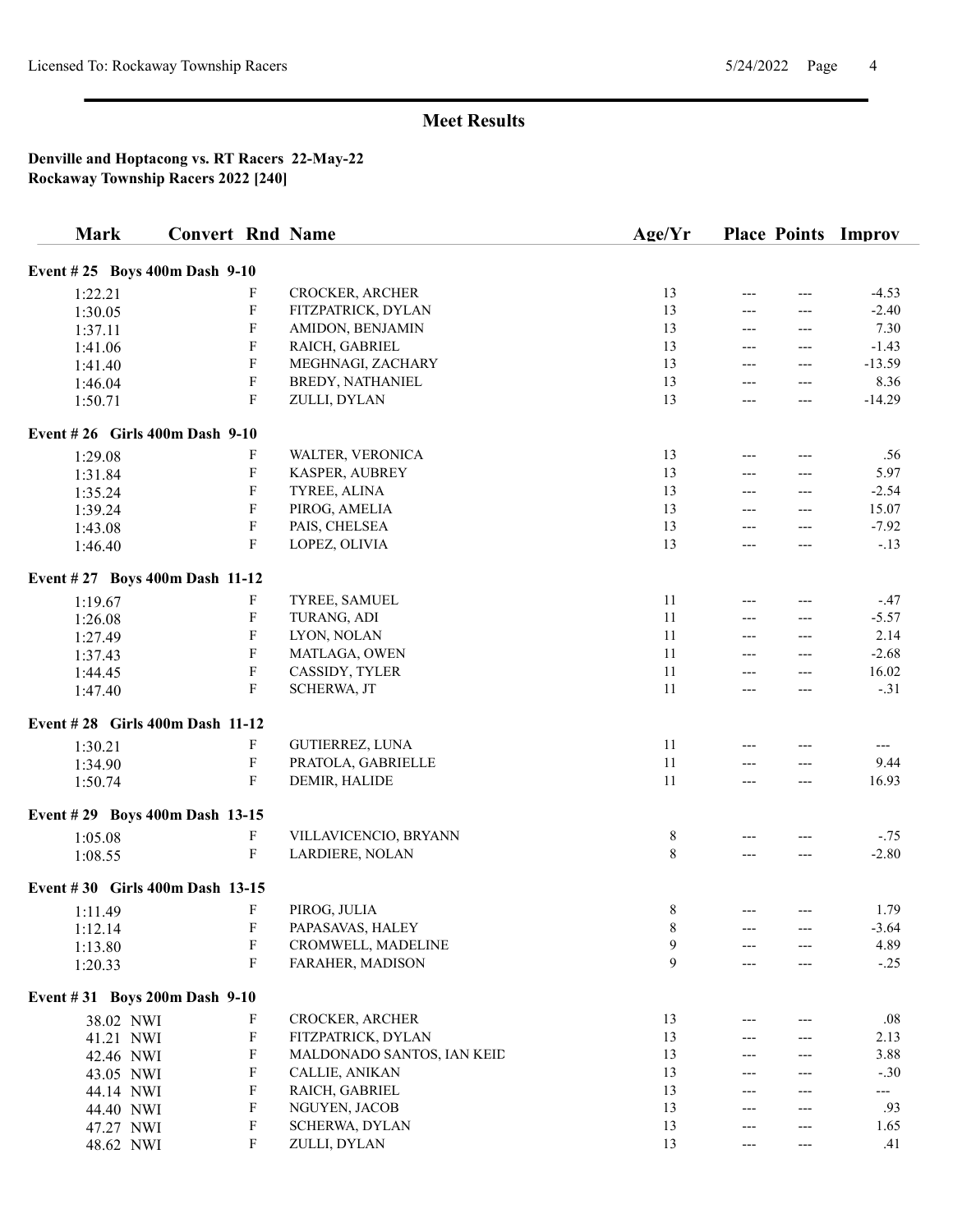| <b>Mark</b>                     | <b>Convert Rnd Name</b> |                           |                       | Age/Yr      |       | <b>Place Points</b> | Improv      |
|---------------------------------|-------------------------|---------------------------|-----------------------|-------------|-------|---------------------|-------------|
| Event #32 Girls 200m Dash 9-10  |                         |                           |                       |             |       |                     |             |
| 41.74 NWI                       |                         | F                         | TYREE, ALINA          | 13          | ---   | ---                 | 1.30        |
| 44.20 NWI                       |                         | F                         | PIROG, AMELIA         | 13          | ---   |                     | 1.93        |
| 45.24 NWI                       |                         | F                         | PEREIRA, JULIA        | 13          | ---   | ---                 | 8.06        |
| 45.74 NWI                       |                         | F                         | LOPEZ, OLIVIA         | 13          | ---   | ---                 | $-.19$      |
|                                 |                         |                           |                       |             |       |                     |             |
| Event #33 Boys 200m Dash 11-12  |                         |                           |                       |             |       |                     |             |
| 29.37 NWI                       |                         | F                         | CRAWFORD, BRYCE       | 11          | ---   |                     | $-.91$      |
| 34.11 NWI                       |                         | $\boldsymbol{\mathrm{F}}$ | TYREE, SAMUEL         | 11          | ---   |                     | $-.85$      |
| 36.68 NWI                       |                         | $\boldsymbol{\mathrm{F}}$ | TYREE, SOLOMON        | 11          | $---$ | ---                 | .99         |
| 38.90 NWI                       |                         | $\mathbf F$               | JOHNSON, BRICE        | 11          | ---   | ---                 | 10.50       |
| Event #34 Girls 200m Dash 11-12 |                         |                           |                       |             |       |                     |             |
| 36.83 NWI                       |                         | F                         | MIKOLAY, CHARLOTTE    | 11          | ---   | ---                 | 1.52        |
| 36.95 NWI                       |                         | F                         | LAMBERT, SARAH        | 11          | $---$ | ---                 | 3.27        |
| 37.52 NWI                       |                         | $\boldsymbol{\mathrm{F}}$ | KUZEVSKI, MILENA      | 11          | ---   | ---                 | .18         |
| 39.90 NWI                       |                         | $\boldsymbol{\mathrm{F}}$ | PIROG, LAURA          | 11          |       | ---                 | $-1.81$     |
| 42.65 NWI                       |                         | $\mathbf F$               | FARRELL, EMMA         | 11          | ---   | ---                 | $-1.03$     |
| Event #35 Boys 200m Dash 13-15  |                         |                           |                       |             |       |                     |             |
| 26.96 NWI                       |                         | F                         | JAMES, COOPER         | 8           | ---   | ---                 | .29         |
| 29.14 NWI                       |                         | F                         | STONE, TYLER          | 8           | ---   |                     | .72         |
| 30.65 NWI                       |                         | F                         | MOODY, DEACON         | 8           | ---   | ---                 | .89         |
| 31.84 NWI                       |                         | F                         | MOLINA, ADAM          | 8           | ---   | ---                 | $-.84$      |
| 38.27 NWI                       |                         | F                         | KUZEVSKI, DILLON      | 8           | ---   |                     | 1.59        |
| Event #36 Girls 200m Dash 13-15 |                         |                           |                       |             |       |                     |             |
| 29.90 NWI                       |                         | F                         | MISTRY, VEDA          | 8           | ---   |                     | $-.40$      |
| 29.95 NWI                       |                         | F                         | MIKOLAY, ELLA         | $\,$ 8 $\,$ | ---   | ---                 | $-1.47$     |
| 31.93 NWI                       |                         | F                         | TUCKER, WALIYYA       | $\,$ 8 $\,$ | ---   | ---                 | .09         |
| 32.40 NWI                       |                         | $\boldsymbol{\mathrm{F}}$ | JACOBS, SAVANNAH      | 8           | ---   | ---                 | .25         |
| 32.51 NWI                       |                         | $\boldsymbol{\mathrm{F}}$ | FRENCH, MORGAN        | 9           | $---$ | $---$               | .11         |
| 33.12 NWI                       |                         | F                         | CARMELI, AMELIA       | 9           | ---   | ---                 | .50         |
| 33.46 NWI                       |                         | F                         | RICARDO, ARIANNA      | 8           | ---   | ---                 | $-2.22$     |
| 33.48 NWI                       |                         | F                         | TYREE, SOPHIA         | 8           | ---   | ---                 | 1.11        |
| 35.90 NWI                       |                         | $\boldsymbol{\mathrm{F}}$ | TYREE, HANNAH         | 8           | ---   | ---                 | 2.03        |
| 36.61 NWI                       |                         | F                         | NAPOLITANO, ALYSSA    | 8           |       |                     | 1.68        |
| 36.87 NWI                       |                         | F                         | MARRIA, DIYA          | 8           |       |                     | ---         |
| Event #38 Girls Long Jump 9-10  |                         |                           |                       |             |       |                     |             |
| 7-01.00 NWI                     | $2.15m$ F               |                           | KASPER, AUBREY        | 13          |       |                     |             |
| 5-03.00 NWI                     | $1.60m$ F               |                           | PAIS, CHELSEA         | 13          |       |                     |             |
| Event #40 Girls Long Jump 11-12 |                         |                           |                       |             |       |                     |             |
| 9-11.00 NWI                     | 3.02m F                 |                           | GUTIERREZ, LUNA       | 11          |       |                     | 2-05.00     |
| Event #41 Boys Long Jump 13-15  |                         |                           |                       |             |       |                     |             |
| 14-10.00 NWI                    | 4.52m F                 |                           | MONTANEZ, LEX         | 8           |       | ---                 | $1 - 01.00$ |
| 14-01.00 NWI                    | 4.29m F                 |                           | STONE, TYLER          | 8           | ---   | ---                 | $0 - 08.00$ |
| 14-00.00 NWI                    | 4.26m F                 |                           | VILLAVICENCIO, BRYANN | 8           | ---   | ---                 | $0 - 00.00$ |